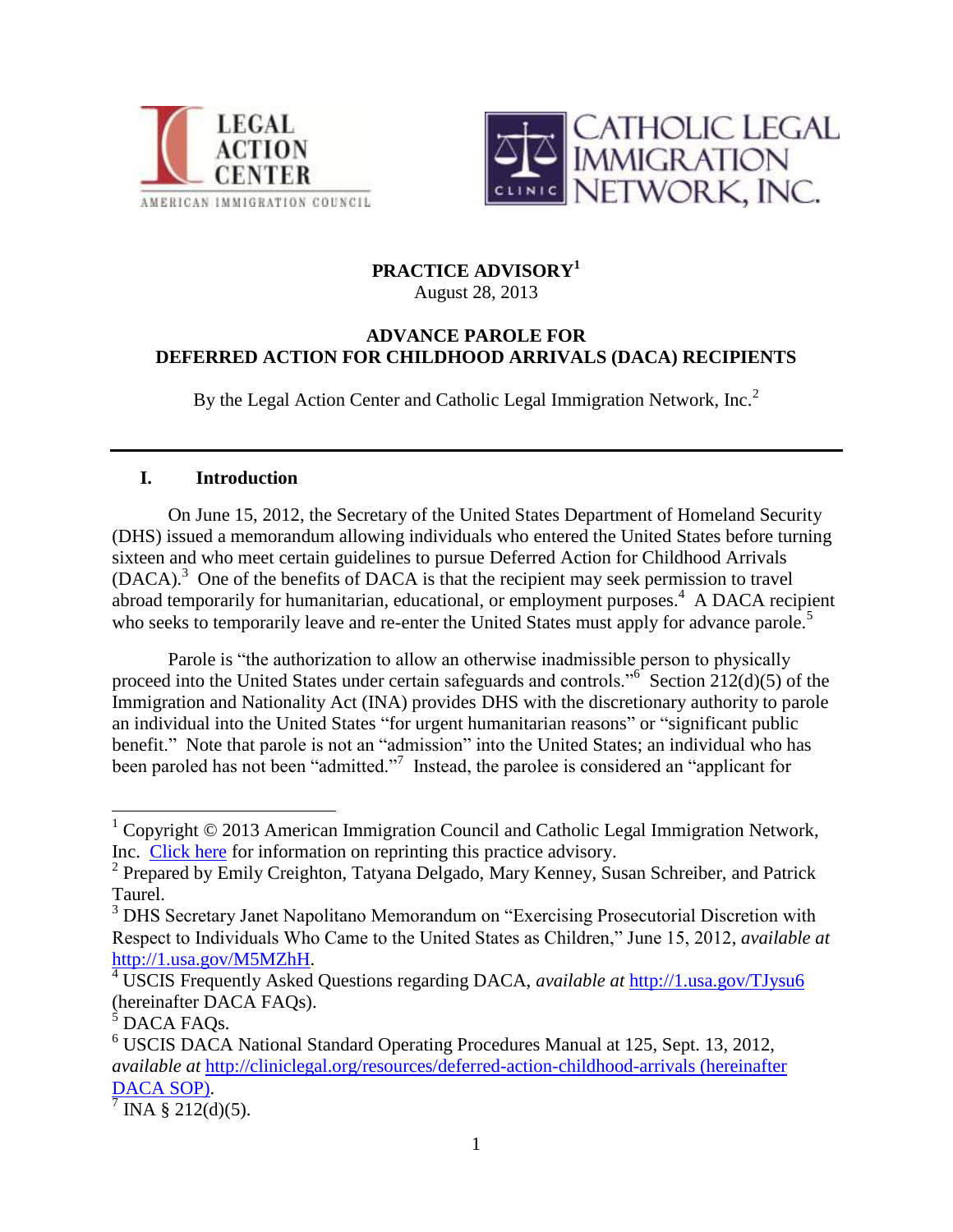admission" and, as such, is subject to removal proceedings based upon grounds of inadmissibility, notwithstanding the grant of parole. $8<sup>8</sup>$ 

*Advance parole*, an administrative practice derived from the general parole authority in INA § 212(d)(5), gives an individual who is in the United States advance authorization to enter the United States after temporary travel abroad.<sup>9</sup> U.S. Citizenship and Immigration Services (USCIS) has the authority to grant advance parole and issue a Form I-512L, an advance parole authorization document.<sup>10</sup> This document allows a Customs and Border Protection (CBP) or other immigration inspector at a U.S. port-of-entry to parole an individual into the United States. Advance parole does not guarantee subsequent parole into the United States, however; the inspecting immigration official may, in his or her discretion, deny parole at the port-of-entry.<sup>11</sup>

This practice advisory provides guidance on advance parole eligibility for DACA recipients; applying for advance parole; legal issues, including any potential risks to the client, to consider prior to traveling; and the post-travel impact on future immigration benefits. It is not designed to be a substitute for legal advice on an individual basis from an attorney or Board of Immigration Appeals (BIA or Board) accredited representative.

# **II. Advance Parole Eligibility for DACA Recipients**

Prior to applying for advance parole, an individual must apply for and receive a DACA approval. 12 Indeed, an individual is *disqualified* from DACA if he or she departs the United States at any time after August 15, 2012 unless he or she is first granted *both* DACA and advance parole. In order to receive advance parole, a DACA recipient generally must show that s/he is traveling abroad for humanitarian, employment, or educational purposes.<sup>13</sup>

The USCIS Frequently Asked Questions (FAQs) on DACA provide examples of situations that fall under the categories of humanitarian, employment, and educational purposes. <sup>14</sup> Humanitarian purposes relate to "travel for emergent, compelling, or sympathetic circumstances."<sup>15</sup> This category includes obtaining medical assistance, attending a funeral service for a family member, visiting a sick relative, or other urgent family-related purposes.<sup>16</sup> Educational purposes include study abroad programs and academic research.<sup>17</sup> Employment purposes include overseas assignments or client meetings, interviews, conferences, trainings in

 8 *See, e.g.*, *Matter of G-A-C*, 22 I&N Dec. 83, 88-89 (BIA 1998).

<sup>9</sup> 8 C.F.R. § 212.5(f); *see also* USCIS definition of Parolee, including definition of Advance Parole, [http://1.usa.gov/91KMKG;](http://1.usa.gov/91KMKG) USCIS Adjudicator's Field Manual, § 54.1(c); *Matter of Arrabally & Yerrabelly*, 25 I&N Dec. 771, 777 (BIA 2012) (providing general information about advance parole).

<sup>&</sup>lt;sup>10</sup> INA § 212(d)(5); 8 C.F.R. §§ 212.5(a), (f); USCIS Adjudicator's Field Manual, § 54.1(a). <sup>11</sup> Instructions for Application for Travel Document at 1, *available at* <http://1.usa.gov/xOVcM> (hereinafter Form I-131 instructions).

<sup>&</sup>lt;sup>12</sup> DACA FAQs.

<sup>13</sup> *Id*.

 $^{14}$  *Id.* 

 $15$  DACA SOP at 126; DACA FAOs.

 $^{16}$  *Id.* 

<sup>&</sup>lt;sup>17</sup> DACA SOP at 125; DACA FAQs.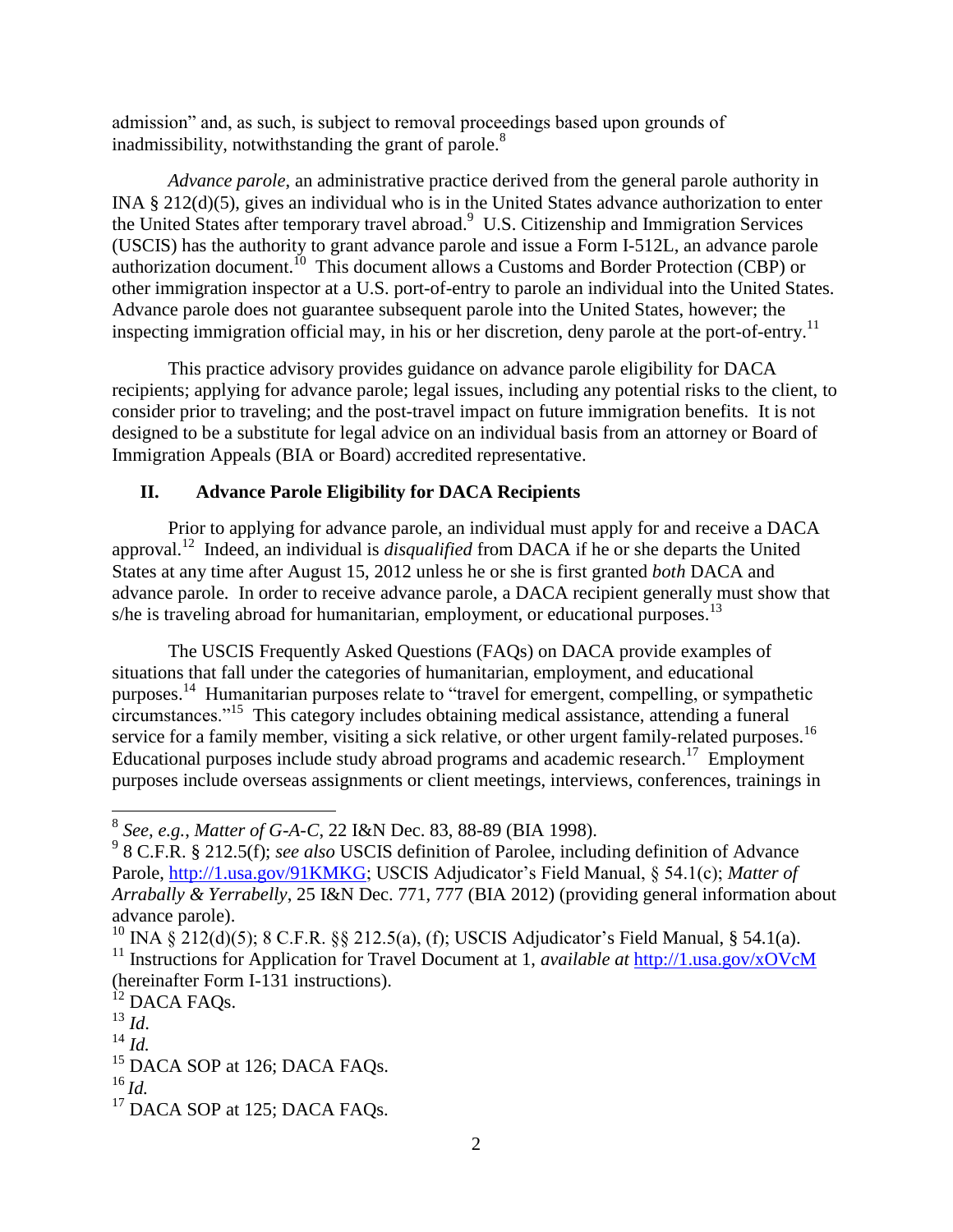other countries, and travel needed to pursue a job with a foreign employer in the United States.<sup>18</sup> The FAQs expressly provide that travel abroad for vacation is not a valid purpose for advance parole.<sup>19</sup>

USCIS guidance states that "USCIS will determine whether [the requester's] purpose for international travel is justifiable based on the circumstances describe [d] in [the] request.<sup> $320$ </sup> This language appears to allow USCIS to decide DACA requests on a case-by-case basis and not to limit reasons for travel to the examples provided in the DACA FAQs. The USCIS DACA National Standard Operating Procedures Manual also provides that the humanitarian, educational, and employment categories "are to be construed broadly."<sup>21</sup> In addition, the instructions for the USCIS Application for Travel Document (Form I-131), used to apply for advance parole, state that the humanitarian, employment, and educational purposes "include, but are not limited to" the examples listed in the instructions.<sup>22</sup> As such, advocates may make the case for advance parole when DACA recipients seek to travel for humanitarian, educational, or employment purposes that USCIS has not specifically listed. $^{23}$ 

## **III. Applying for Advance Parole**

To apply for advance parole, a DACA recipient must submit Form I-131 to USCIS. The advance parole applicant must submit proof of DACA status – either a copy of the USCIS Notice of Action (Form I-797) showing a DACA approval or a copy of an approval order, notice or letter from U.S. Immigration and Customs Enforcement (ICE). The filing fee is \$360. In Part 4 of Form I-131, the DACA recipient must explain the purpose of the trip and the countries the applicant plans to visit. In addition, the requester must submit evidence of the purpose of the trip, the intended date(s) of travel, and the duration of the trip(s).<sup>24</sup>

DACA recipients must provide as much evidence as possible to explain the purpose of intended travel abroad. For a trip involving a humanitarian purpose, proper evidence includes but is not limited to the following:

- A letter from a medical professional explaining the reason for the need to travel abroad to obtain medical treatment;
- A letter from a hospital or treating medical professional explaining the relative's ill condition; and/or
- A death certificate for a deceased relative

For a trip involving an educational purpose, evidence includes but is not limited to the following:

 $\overline{\phantom{a}}$ 

<sup>18</sup> DACA SOP at 126; *see also*, DACA FAQs.

<sup>&</sup>lt;sup>19</sup> DACA FAQs; DACA SOP at 125-26.

 $20$  DACA FAQs.

 $21$  DACA SOP at 125.

 $22$  Form I-131 instructions, at 4-5.

 $^{23}$  One practitioner has reported obtaining a grant of advance parole for a DACA recipient who sought to travel abroad because of a death in the family and to undergo consular processing.

 $24$  USCIS Form I-131 at 2-4, Form I-131 instructions at 8.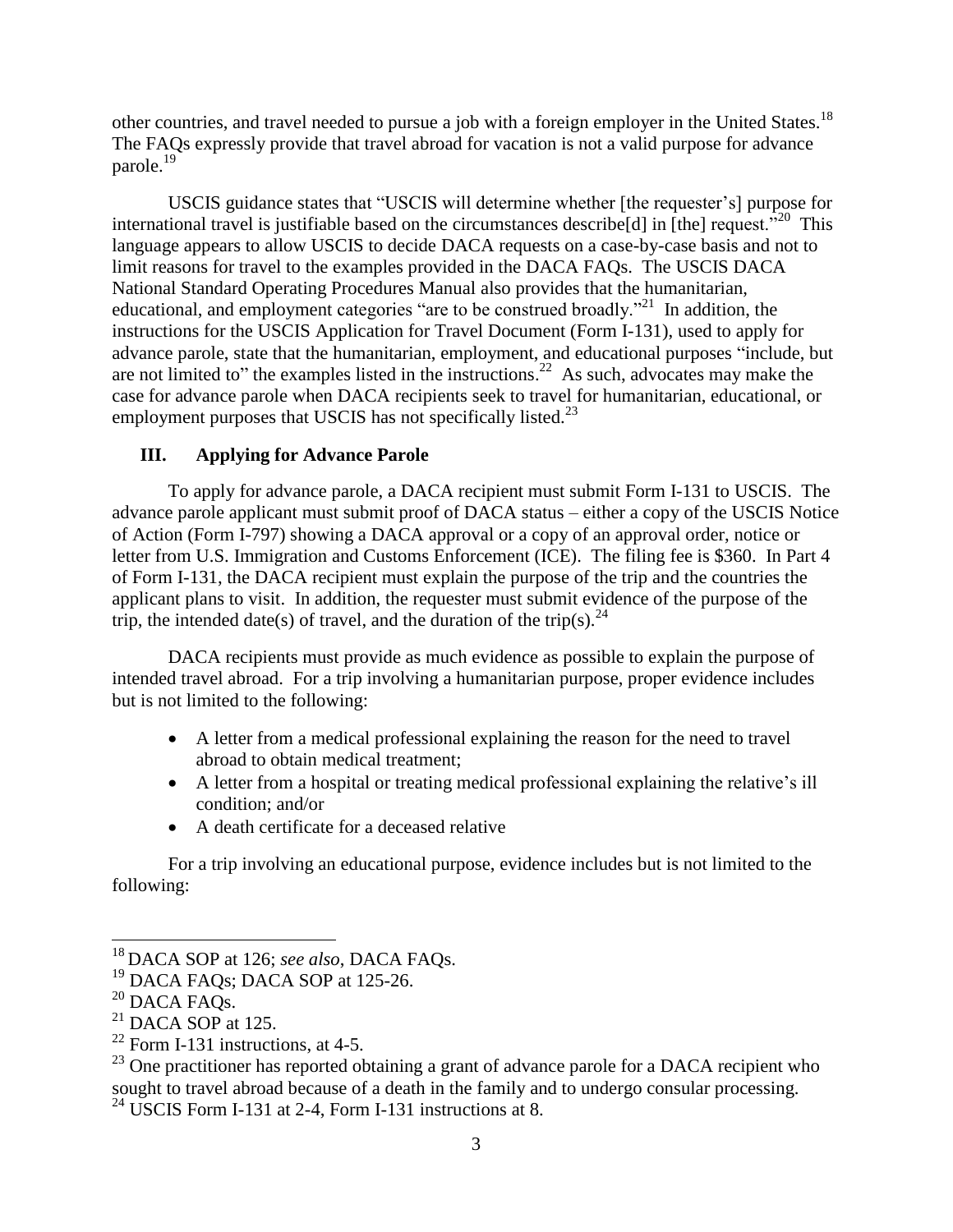- A letter from an educational institution explaining the purpose of travel abroad; or
- A document showing enrollment in a program or class and documents showing the applicant is required to travel for a program or class or will benefit from such travel.

For a trip involving an employment purpose, appropriate evidence includes but is not limited to the following:

- A letter from an employer explaining the need to travel abroad; and/or
- A document showing an employment need, such as a conference or training program, and showing the applicant's participation.<sup>25</sup>

A single Form I-131 may be used to request that the DACA recipient be allowed to leave and re-enter the United States multiple times. However, the recipient must show that each trip is intended to serve a humanitarian, employment, or educational purpose and explain why the DACA recipient needs to travel multiple times.

Generally, USCIS does not grant expedited requests for advance parole for DACA recipients. However, in a dire emergency, USCIS is willing to consider an expedited request at a local USCIS office.<sup>26</sup>

## **IV. Travel Logistics**

A DACA recipient who is granted advance parole receives an Authorization for Parole of an Alien into the United States (I-512L). The I-512L authorizes an immigration inspector at a port-of-entry to parole the individual into the United States. The document contains a date by which the individual must present the document to an inspector at a port-of-entry to seek parole. USCIS issues an I-512L that is valid for the duration of the intended trip.<sup>27</sup>

If the expected dates of travel are relatively soon after the date the advance parole application is submitted and approved, the individual needs to be ready to travel promptly after receiving the authorization document. The travel itinerary needs to be clear and well-organized to ensure that the individual returns to the United States within the time allotted in the document.

The advance parole authorization document makes clear that advance parole does not guarantee entry into the United States. DHS reserves the right to revoke or terminate the advance parole document. The individual is also subject to inspection by an immigration inspector at the time of seeking parole into the United States. DACA recipients should be aware of these facts – and of any risks presented in their cases – prior to traveling abroad.

## **V. Legal Issues to Consider Prior to Traveling Abroad**

## **A. Prior Removal Orders**

Prior to traveling abroad, it is important to determine whether the DACA recipient has an unexecuted deportation or removal order. If such an order exists, and if the DACA recipient

 $\overline{\phantom{a}}$ 

<sup>25</sup> DACA SOP at 125-126. *See also*, DACA FAQs; Form I-131 instructions at 8.

 $26$  DACA SOP at 126.

 $27$  Form I-131 instructions at 8.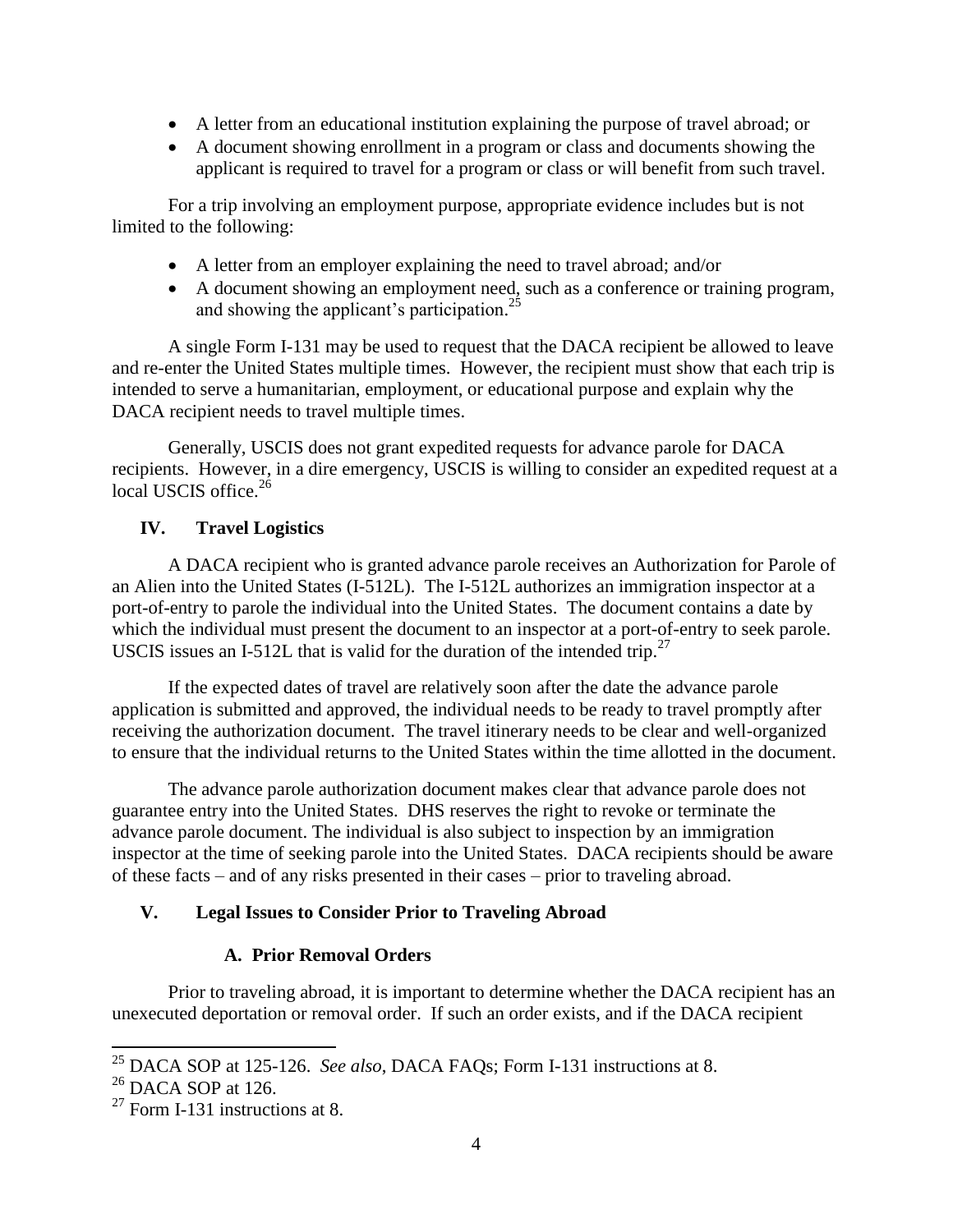were to depart the United States on advance parole, he or she likely would be found to have executed the deportation/removal order and would face harsh future immigration consequences, such as the inability to re-enter the United States for a given period of time.

To avoid this, a DACA recipient with an unexecuted removal order can submit a motion to reopen removal proceedings with the Immigration Court or the BIA. Once removal proceedings are reopened, the removal order no longer exists. The DACA recipient then can move to administratively close or terminate the reopened proceedings. If either termination of proceedings or administrative closure is granted, the DACA recipient can travel on advance parole without risking the consequences of an executed removal order.

A motion to reopen asks the court to reopen proceedings for consideration of new evidence<sup>28</sup>, which in this case would be the grant of DACA and the recipient's need to travel on advance parole. A motion to reopen a final removal order of an Immigration Judge must be filed with the Immigration Court having administrative control over the Record of Proceedings.<sup>29</sup> Where an appeal has been decided by the BIA and no case is currently pending, a motion to reopen is to be filed with the Board.<sup>30</sup> Generally, a party may file only one motion to reopen in a case and must do so within 90 days of the date of the final removal order.<sup>31</sup> However, these number and time limitations do not apply to jointly filed motions.<sup>32</sup> Thus, regardless of whether the DACA recipient's case was decided by the Immigration Court or the Board, counsel may wish to contact the relevant ICE Office of the Chief Council (OCC) to request that the parties jointly move to reopen and then administratively close or terminate the DACA recipient's removal proceedings.<sup>33</sup> Should OCC not agree, and assuming a motion to reopen is barred by the time or number limitations, both immigration judges and the BIA have the *sua sponte* authority to reopen cases on their own motions.<sup>34</sup> Consequently, as a last resort, a DACA recipient can request that the immigration judge or BIA reopen proceedings *sua sponte*. 35

## **B. Unlawful Presence Bars**

Any decisions regarding travel outside of the United States should include an analysis of a DACA recipient's unlawful presence in the United States to determine whether the recipient is subject to inadmissibility bars of INA  $\S 212(a)(9)(B)$  (sometimes referred to as the three- and

 $35$  Even if OCC does not cooperate, the BIA has held that the Board and Immigration Judges may administratively close a case over the objection of either party. *Matter of Avetisyan*, 25 I&N Dec. 688 (BIA 2012).

<sup>&</sup>lt;sup>28</sup> INA § 240(c)(7).

 $29$  8 C.F.R. § 1003.23(b)(1)(ii).

 $30$  8 C.F.R. § 1003.2(a); BIA Practice Manual § 5.2(a)(iii)(A).

<sup>&</sup>lt;sup>31</sup> INA §§ 240(c)(7)(A), (7)(C)(i).

 $32$  8 C.F.R. §§ 1003.2(c)(3)(iii); 1003.23(b)(4)(iv).

 $33$  Long-standing ICE policy has recognized that the agency should consider joining motions to reopen in appropriate cases. *See, e.g.*, John Morton, ICE Director, [Exercising Prosecutorial](http://www.legalactioncenter.org/sites/default/files/docs/lac/Exercising-Prosecutorial-Discretion-6-17-2011.pdf)  [Discretion Consistent with the Civil Immigration Enforcement Priorities of the Agency for the](http://www.legalactioncenter.org/sites/default/files/docs/lac/Exercising-Prosecutorial-Discretion-6-17-2011.pdf)  [Apprehension, Detention, and Removal of Aliens](http://www.legalactioncenter.org/sites/default/files/docs/lac/Exercising-Prosecutorial-Discretion-6-17-2011.pdf) (June 17, 2011) (recognizing that "prosecutorial discretion" involves responding to or joining in a motion to reopen); William J. Howard, Principal Legal Advisor, [Prosecutorial Discretion](http://www.legalactioncenter.org/sites/default/files/docs/lac/Howard-10-24-2005-memo.pdf) (October 24, 2005) (same).  $34$  8 C.F.R. §§ 103.2(a); 1003.23(b)(1).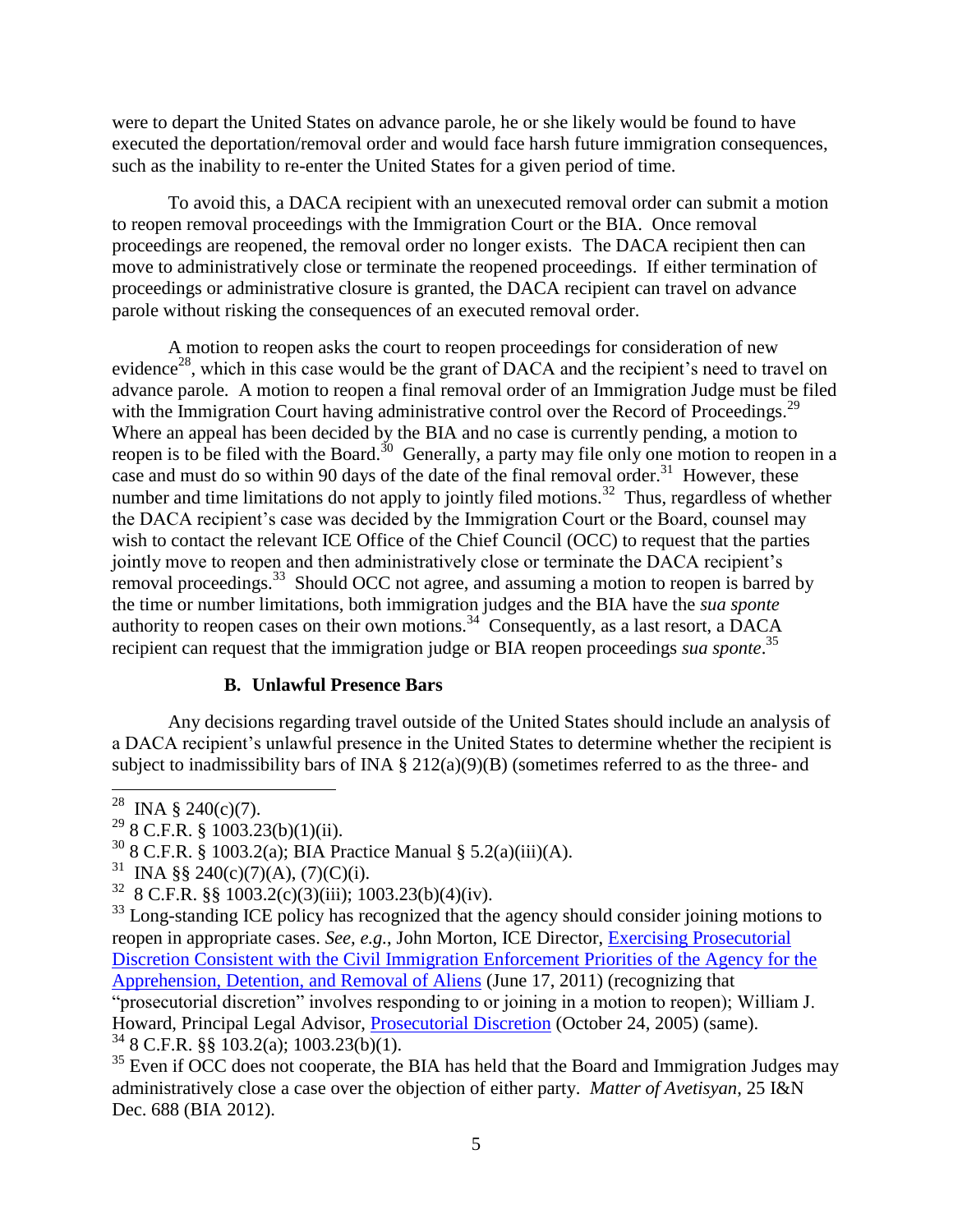ten-year bars). Individuals under the age of 18 do not accrue unlawful presence for purposes of these bars and DACA recipients are considered to be lawfully present in the U.S. during the DACA grant period.<sup>36</sup> However, DACA recipients who applied for DACA after turning 18 as well as DACA recipients who departed the United States and reentered or attempted to reenter the United States without being admitted – including those who are under the age of 18 – will have likely accrued unlawful presence prior to obtaining DACA.<sup>37</sup>

If the individual accrued unlawful presence under INA  $\S 212(a)(9)(B)$  prior to obtaining DACA and subsequently travels with advance parole, does the individual become subject to the unlawful presence ground of inadmissibility upon departure from the United States? According to a recent BIA precedent decision, the answer should be no. In *Matter of Arrabally and Yerrabelly*, the Board held that travel on advance parole does not constitute a "departure" for purposes of the 10-year-bar for unlawful presence under INA  $\S 212(a)(9)(B)(i)(II).$ <sup>38</sup> While *Matter of Arrabally and Yerrabelly* addressed advance parole in the context of adjustment applications, the USCIS Administrative Appeals Office (AAO) has since applied this analysis in at least several cases involving individuals holding Temporary Protected Status (TPS), each of whom left temporarily following the accumulation of more than one year of unlawful presence and then returned to the United States under advance parole.<sup>39</sup> Based on *Matter of Arrabally and Yerrabelly*, the AAO found that these applicants were not inadmissible and that waivers of inadmissibility were not necessary.<sup>40</sup>

Although there has been no formal written guidance on this issue yet, it appears likely that USCIS views *Matter of Arrabally and Yerrabelly* as applicable to DACA recipients traveling on advance parole.<sup>41</sup> Indeed, some DACA recipients have received advance parole authorizations (Form I-512L) explicitly stating that traveling abroad under advance parole is not a departure within the context of INA § 212(a)(9)(B), pursuant to *Matter of Arrabally and Yerrabelly*. <sup>42</sup> While this is a promising development, an I-512L issued more recently by the USCIS Nebraska Service Center does not include a reference to *Matter of Arrabally and* 

 $\overline{\phantom{a}}$ 

<sup>39</sup> *See, e.g.,* [August 7, 2012 AAO Decision;](http://legalactioncenter.org/sites/default/files/AAO%20Decision%208-7-12.pdf) [July 20, 2012 AAO Decision;](http://legalactioncenter.org/sites/default/files/AAO%20Decision%207-20-12.pdf) [July 16, 2012 AAO](http://legalactioncenter.org/sites/default/files/AAO%20Decision%207-16-12.pdf)  [Decision.](http://legalactioncenter.org/sites/default/files/AAO%20Decision%207-16-12.pdf)

<sup>&</sup>lt;sup>36</sup> DACA FAOs.

<sup>&</sup>lt;sup>37</sup> INA §§ 212(a)(9)(B)(iii); 212(a)(9)(C) (minors not excepted statutorily from the accrual of unlawful presence under this subsection).

<sup>38</sup> *Matter of Arrabally and Yerrabelly*, 25 I&N Dec. 771 (BIA 2012). This holding was applied in a recent Court of Appeals decision: *Ortiz-Bouchet v. United States A.G*., 714 F.3d 1353, 1357 (11th Cir. 2013) (citing *Matter of Arrabally and Yerrabelly* and holding that a noncitizen's exit pursuant to a grant of advance parole was not a "departure" within the meaning of §  $212(a)(9)(B)(i)(II)$  and that the noncitizen was not inadmissible under this section).

 $\frac{40}{41}$  *Id.*<br><sup>41</sup> In

In November 2012, USCIS proposed changes to the instructions accompanying the Form I-131 that would apply the holding in *Matter of Arrabally and Yerrabelly* to DACA requesters. The revised Form I-131 issued in March 2013 did not include this advisal.

<sup>&</sup>lt;sup>42</sup> The [I-512L](http://legalactioncenter.org/sites/default/files/Advance%20Parole%20for%20DACA%20Recipient%20Sample.pdf) (Authorization for Parole of an Alien Into the United States), issued in May 2013, states as follows: "Traveling abroad and returning to the United States under a grant of advance parole is not, itself, a 'departure' for purposes of section 212(a)(9)(B)." The document is on file with the author.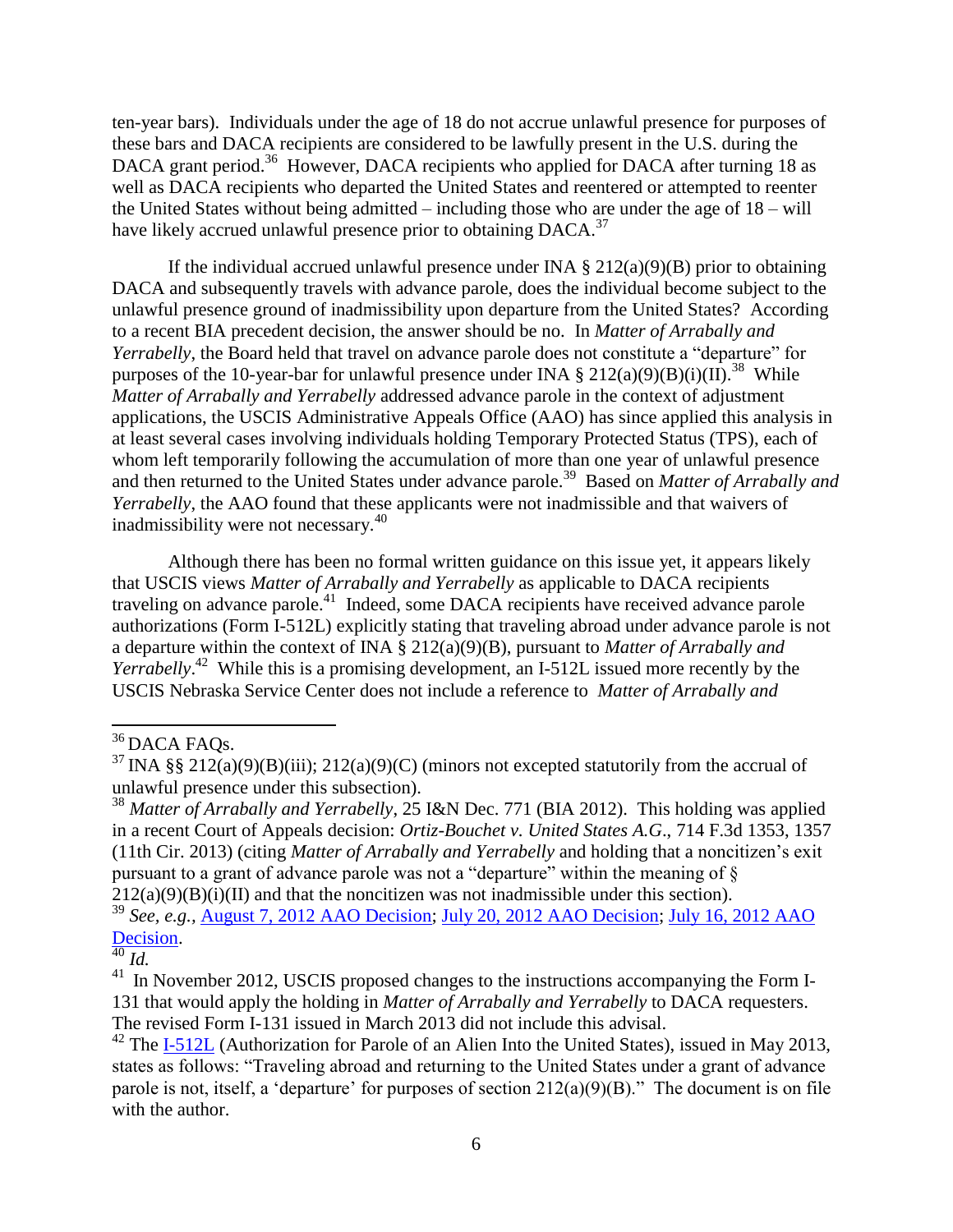Yerrabelly or an explanation of the case's impact on DACA recipients.<sup>43</sup> Regardless of the presence or absence of a warning on the I-512L, counsel should be prepared to argue that *Matter of Arrabally and Yerrabelly's* holding precludes an inspecting immigration officer's application of INA § 212(a)(9)(B) to a DACA recipient returning to the United States pursuant to grant of advance parole. Though *Matter of Arrabally and Yerrabelly* is a precedent decision, attorneys may want to continue to monitor developments in this area before advising clients on the impact of travel.

It is also important to note that a DACA recipient who has already triggered the unlawful presence bars under INA § 212(a)(9)(B) or the permanent bar under INA § 212(a)(9)(C) (by previously leaving and re-entering without advance parole) will still be subject to these bars. Future travel under advance parole will not cure previously incurred bars.

#### **C. Other Inadmissibility Considerations**

A DACA recipient granted advance parole who returns to the United States shall be considered an applicant for admission.<sup>44</sup> As such, the inspecting immigration officer may deny entry into the United States if the officer finds that any of the inadmissibility grounds apply.<sup>45</sup> Thus, prior to departing the United States, DACA recipients with advance parole must consider not only whether they run afoul of the unlawful presence bars discussed above, but also all other inadmissibility grounds except for INA § 212(a)(7) (documentation requirements). Counsel should pay particular attention to the criminal inadmissibility grounds identified at INA §  $212(a)(2)$ , which are much broader than the crime disqualifications for DACA.<sup>46</sup> Counsel should also be mindful that immigration-related fraud or misrepresentation and false claims to U.S. citizenship can bar admission. $47$ 

#### **VI. Post-Travel Impact on Future Immigration Benefits**

Advance parole may make some DACA recipients pursuing lawful permanent residency through immigrant visa petitions eligible for adjustment of status. If a DACA recipient travels abroad and returns under a grant of advance parole, then s/he is "paroled" into the United States within the meaning of INA §245(a), and may qualify for adjustment of status.

It's important to note, however, that eligibility for adjustment of status will most likely only apply to those DACA recipients who qualify to apply as "immediate relatives", i.e. the spouse or child of a U.S. citizen or the parent of an adult U.S. citizen. DACA recipients waiting to immigrate in a preference category who have previously worked without authorization or been

 $\overline{a}$ 

 $^{43}$  This  $\underline{I-512L}$  was issued in July 2013. The document is on file with the author.

<sup>&</sup>lt;sup>44</sup> Form  $\overline{1-131}$  instructions at 5.

<sup>45</sup> *See generally* INA §§ 212(a) (inadmissibility grounds); 235(a) and (b) (inspection of applicants for admission); 8 C.F.R. § 235.1(f)(1) (applicants for admission must establish entitlement to enter).

<sup>&</sup>lt;sup>46</sup> For example, an individual convicted of misdemeanor simple possession of a controlled substance and sentenced to fewer than 90 days in prison would not be ineligible for DACA on that basis alone, but would be inadmissible. *Compare* DACA FAQ *with* INA §  $212(a)(2)(A)(i)(II).$ 

 $^{47}$  INA § 212(a)(6)(C).